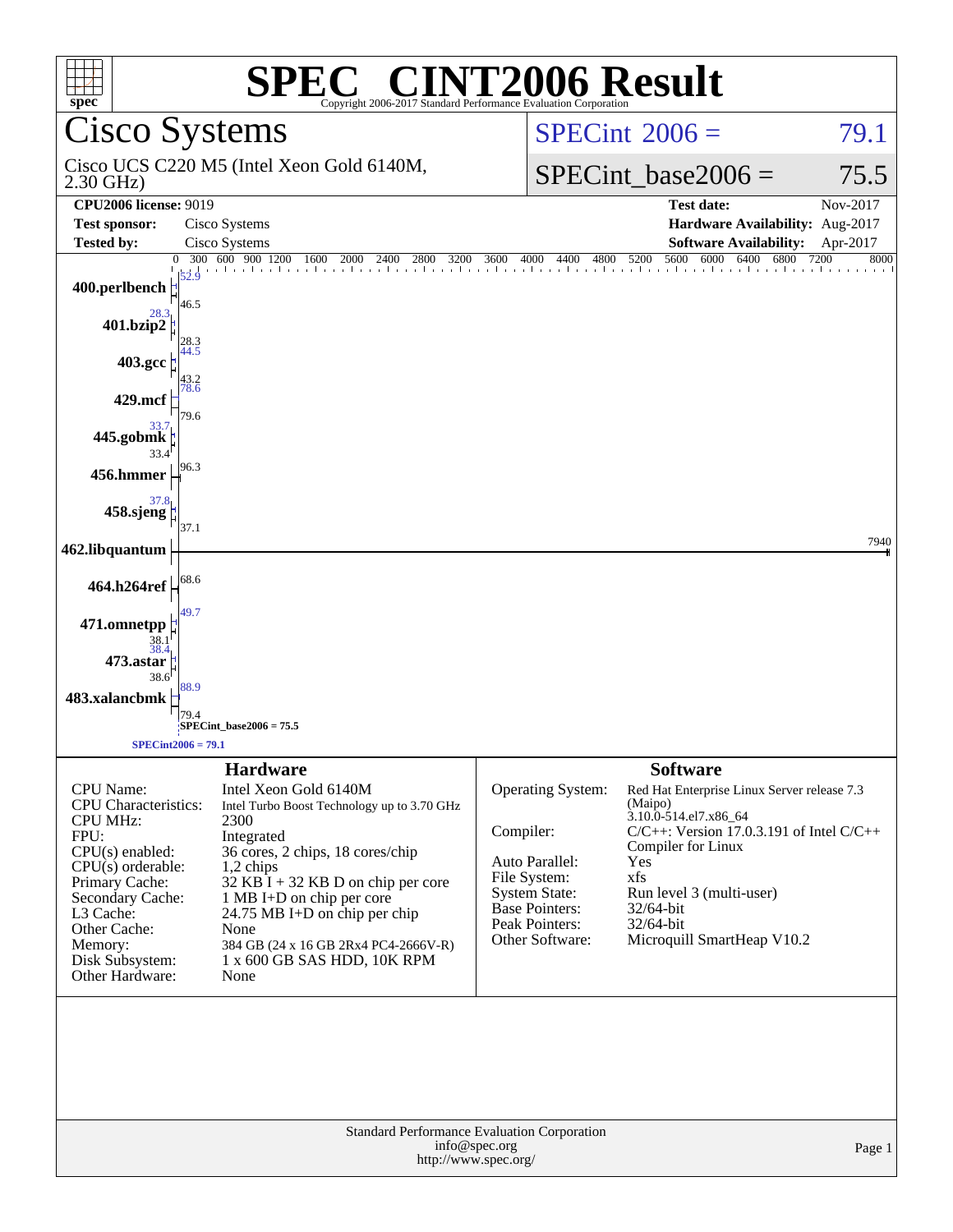

# Cisco Systems

2.30 GHz) Cisco UCS C220 M5 (Intel Xeon Gold 6140M,

 $SPECint2006 = 79.1$  $SPECint2006 = 79.1$ 

### SPECint base2006 =  $75.5$

**[CPU2006 license:](http://www.spec.org/auto/cpu2006/Docs/result-fields.html#CPU2006license)** 9019 **[Test date:](http://www.spec.org/auto/cpu2006/Docs/result-fields.html#Testdate)** Nov-2017 **[Test sponsor:](http://www.spec.org/auto/cpu2006/Docs/result-fields.html#Testsponsor)** Cisco Systems **[Hardware Availability:](http://www.spec.org/auto/cpu2006/Docs/result-fields.html#HardwareAvailability)** Aug-2017 **[Tested by:](http://www.spec.org/auto/cpu2006/Docs/result-fields.html#Testedby)** Cisco Systems **[Software Availability:](http://www.spec.org/auto/cpu2006/Docs/result-fields.html#SoftwareAvailability)** Apr-2017

#### **[Results Table](http://www.spec.org/auto/cpu2006/Docs/result-fields.html#ResultsTable)**

|                                                                                                          | <b>Base</b>    |       |                |       |                |       | <b>Peak</b>    |              |                |              |                |              |
|----------------------------------------------------------------------------------------------------------|----------------|-------|----------------|-------|----------------|-------|----------------|--------------|----------------|--------------|----------------|--------------|
| <b>Benchmark</b>                                                                                         | <b>Seconds</b> | Ratio | <b>Seconds</b> | Ratio | <b>Seconds</b> | Ratio | <b>Seconds</b> | <b>Ratio</b> | <b>Seconds</b> | <b>Ratio</b> | <b>Seconds</b> | <b>Ratio</b> |
| 400.perlbench                                                                                            | 209            | 46.8  | 210            | 46.5  | 210            | 46.5  | 185            | 53.0         | 185            | 52.9         | 185            | <u>52.9</u>  |
| 401.bzip2                                                                                                | 341            | 28.3  | 341            | 28.3  | 341            | 28.3  | 341            | 28.3         | 340            | 28.4         | 341            | 28.3         |
| $403.\mathrm{gcc}$                                                                                       | 186            | 43.2  | 185            | 43.5  | 187            | 43.1  | 181            | 44.4         | 181            | 44.6         | 181            | 44.5         |
| $429$ .mcf                                                                                               | 115            | 79.0  | 115            | 79.6  | 114            | 79.7  | <b>116</b>     | 78.6         | 116            | 78.5         | 116            | 78.7         |
| $ 445.\text{gobmk} $                                                                                     | 315            | 33.3  | 313            | 33.5  | 314            | 33.4  | 311            | 33.7         | 311            | 33.7         | 311            | 33.7         |
| $456.$ hmmer                                                                                             | 96.6           | 96.6  | 96.8           | 96.3  | 96.9           | 96.3  | 96.6           | 96.6         | 96.8           | 96.3         | 96.9           | 96.3         |
| $458$ .sjeng                                                                                             | 326            | 37.1  | 326            | 37.1  | 326            | 37.1  | 320            | 37.8         | 320            | 37.9         | 320            | 37.8         |
| 462.libquantum                                                                                           | 2.61           | 7940  | 2.60           | 7960  | 2.61           | 7940  | 2.61           | 7940         | 2.60           | 7960         | 2.61           | 7940         |
| 464.h264ref                                                                                              | 322            | 68.6  | 323            | 68.6  | 324            | 68.4  | 322            | 68.6         | 323            | 68.6         | 324            | 68.4         |
| 471.omnetpp                                                                                              | 164            | 38.1  | 165            | 37.8  | 163            | 38.4  | 126            | 49.7         | 126            | 49.7         | 127            | 49.4         |
| $473$ . astar                                                                                            | 181            | 38.8  | 182            | 38.6  | 182            | 38.6  | 183            | 38.4         | 182            | 38.6         | 183            | 38.4         |
| 483.xalancbmk                                                                                            | 87.0           | 79.3  | 86.9           | 79.4  | 86.8           | 79.5  | 78.8           | 87.6         | 77.7           | 88.9         | 77.5           | 89.0         |
| Results appear in the order in which they were run. Bold underlined text indicates a median measurement. |                |       |                |       |                |       |                |              |                |              |                |              |

#### **[Submit Notes](http://www.spec.org/auto/cpu2006/Docs/result-fields.html#SubmitNotes)**

The config file option 'submit' was used.

#### **[Operating System Notes](http://www.spec.org/auto/cpu2006/Docs/result-fields.html#OperatingSystemNotes)**

Stack size set to unlimited using "ulimit -s unlimited"

#### **[Platform Notes](http://www.spec.org/auto/cpu2006/Docs/result-fields.html#PlatformNotes)**

BIOS Settings: Intel HyperThreading Technology set to Disabled CPU performance set to Enterprise Power Performance Tuning set to OS SNC set to Disabled IMC Interleaving set to Auto Patrol Scrub set to Disabled Sysinfo program /home/cpu2006-1.2/config/sysinfo.rev6993 Revision 6993 of 2015-11-06 (b5e8d4b4eb51ed28d7f98696cbe290c1) running on rhel73-spec Fri Nov 24 03:17:11 2017

 This section contains SUT (System Under Test) info as seen by some common utilities. To remove or add to this section, see: <http://www.spec.org/cpu2006/Docs/config.html#sysinfo>

 From /proc/cpuinfo model name : Intel(R) Xeon(R) Gold 6140M CPU @ 2.30GHz 2 "physical id"s (chips) 36 "processors" Continued on next page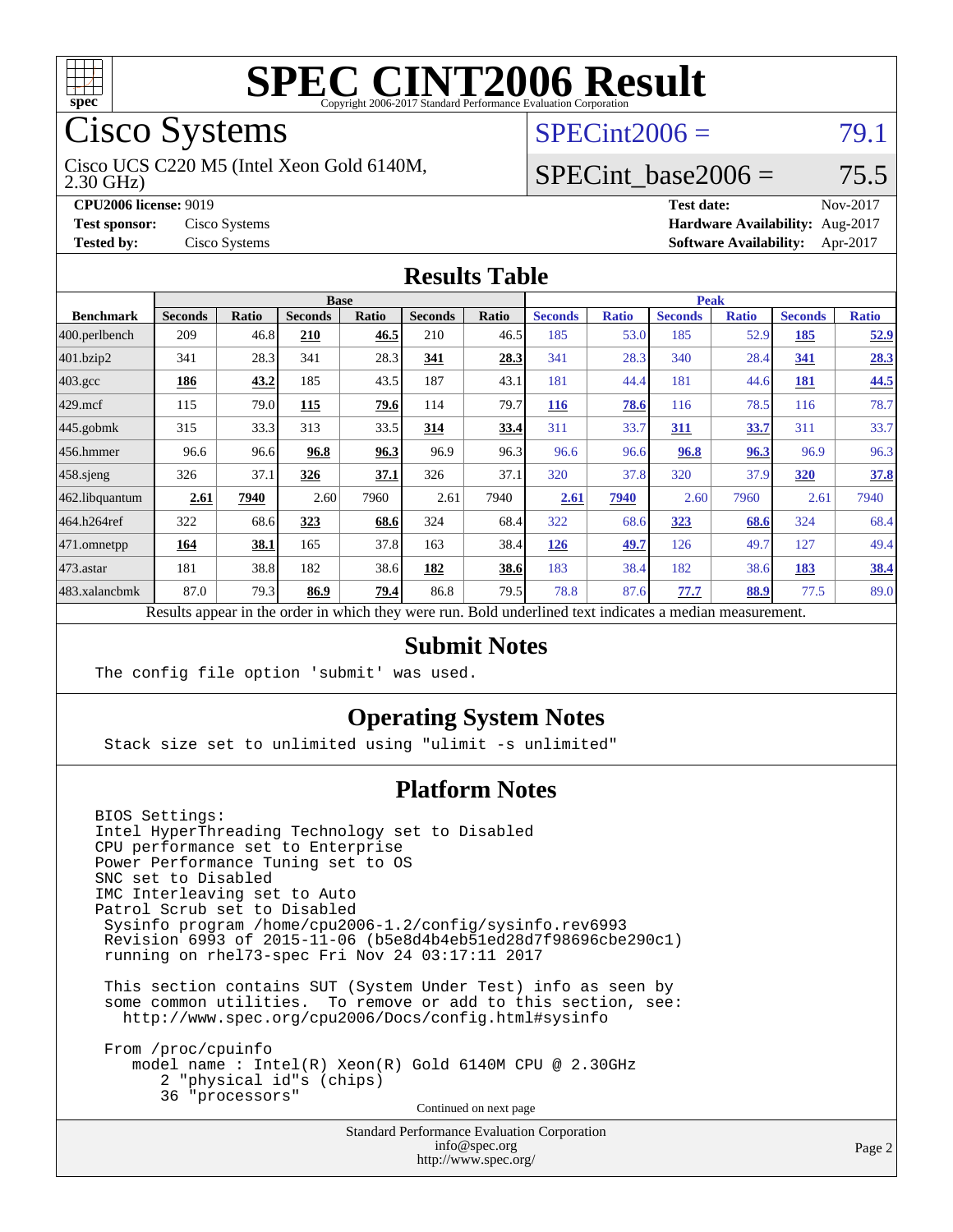

Cisco Systems

 $SPECint2006 = 79.1$  $SPECint2006 = 79.1$ 

2.30 GHz) Cisco UCS C220 M5 (Intel Xeon Gold 6140M,

SPECint base2006 =  $75.5$ 

**[CPU2006 license:](http://www.spec.org/auto/cpu2006/Docs/result-fields.html#CPU2006license)** 9019 **[Test date:](http://www.spec.org/auto/cpu2006/Docs/result-fields.html#Testdate)** Nov-2017 **[Test sponsor:](http://www.spec.org/auto/cpu2006/Docs/result-fields.html#Testsponsor)** Cisco Systems **[Hardware Availability:](http://www.spec.org/auto/cpu2006/Docs/result-fields.html#HardwareAvailability)** Aug-2017 **[Tested by:](http://www.spec.org/auto/cpu2006/Docs/result-fields.html#Testedby)** Cisco Systems **[Software Availability:](http://www.spec.org/auto/cpu2006/Docs/result-fields.html#SoftwareAvailability)** Apr-2017

#### **[Platform Notes \(Continued\)](http://www.spec.org/auto/cpu2006/Docs/result-fields.html#PlatformNotes)**

Standard Performance Evaluation Corporation [info@spec.org](mailto:info@spec.org) <http://www.spec.org/> Page 3 cores, siblings (Caution: counting these is hw and system dependent. The following excerpts from /proc/cpuinfo might not be reliable. Use with caution.) cpu cores : 18 siblings : 18 physical 0: cores 0 1 2 3 4 8 9 10 11 16 17 18 19 20 24 25 26 27 physical 1: cores 0 1 2 3 4 8 9 10 11 16 17 18 19 20 24 25 26 27 cache size : 25344 KB From /proc/meminfo<br>MemTotal: 394677644 kB HugePages\_Total: 0 Hugepagesize: 2048 kB From /etc/\*release\* /etc/\*version\* os-release: NAME="Red Hat Enterprise Linux Server" VERSION="7.3 (Maipo)" ID="rhel" ID\_LIKE="fedora" VERSION\_ID="7.3" PRETTY\_NAME="Red Hat Enterprise Linux Server 7.3 (Maipo)" ANSI\_COLOR="0;31" CPE\_NAME="cpe:/o:redhat:enterprise\_linux:7.3:GA:server" redhat-release: Red Hat Enterprise Linux Server release 7.3 (Maipo) system-release: Red Hat Enterprise Linux Server release 7.3 (Maipo) system-release-cpe: cpe:/o:redhat:enterprise\_linux:7.3:ga:server uname -a: Linux rhel73-spec 3.10.0-514.el7.x86\_64 #1 SMP Wed Oct 19 11:24:13 EDT 2016 x86\_64 x86\_64 x86\_64 GNU/Linux run-level 3 Nov 24 03:07 SPEC is set to: /home/cpu2006-1.2 Filesystem Type Size Used Avail Use% Mounted on<br>/dev/sdb5 xfs 503G 24G 480G 5% /home /dev/sdb5 xfs 503G 24G 480G 5% /home Additional information from dmidecode: Warning: Use caution when you interpret this section. The 'dmidecode' program reads system data which is "intended to allow hardware to be accurately determined", but the intent may not be met, as there are frequent changes to hardware, firmware, and the "DMTF SMBIOS" standard. BIOS Cisco Systems, Inc. C220M5.3.1.1d.0.0615170645 06/15/2017Cisco Systems, Inc. C220M5.3.1.1d.0.0615170645 06/15/2017 Memory: 48x 0xCE00 M393A2G40EB2-CTD 16 GB 2 rank 2666 MHz (End of data from sysinfo program) The correct amount of Memory installed is 384 GB (24 x 16 GB) and the dmidecode is reporting invalid number of DIMMs installed Continued on next page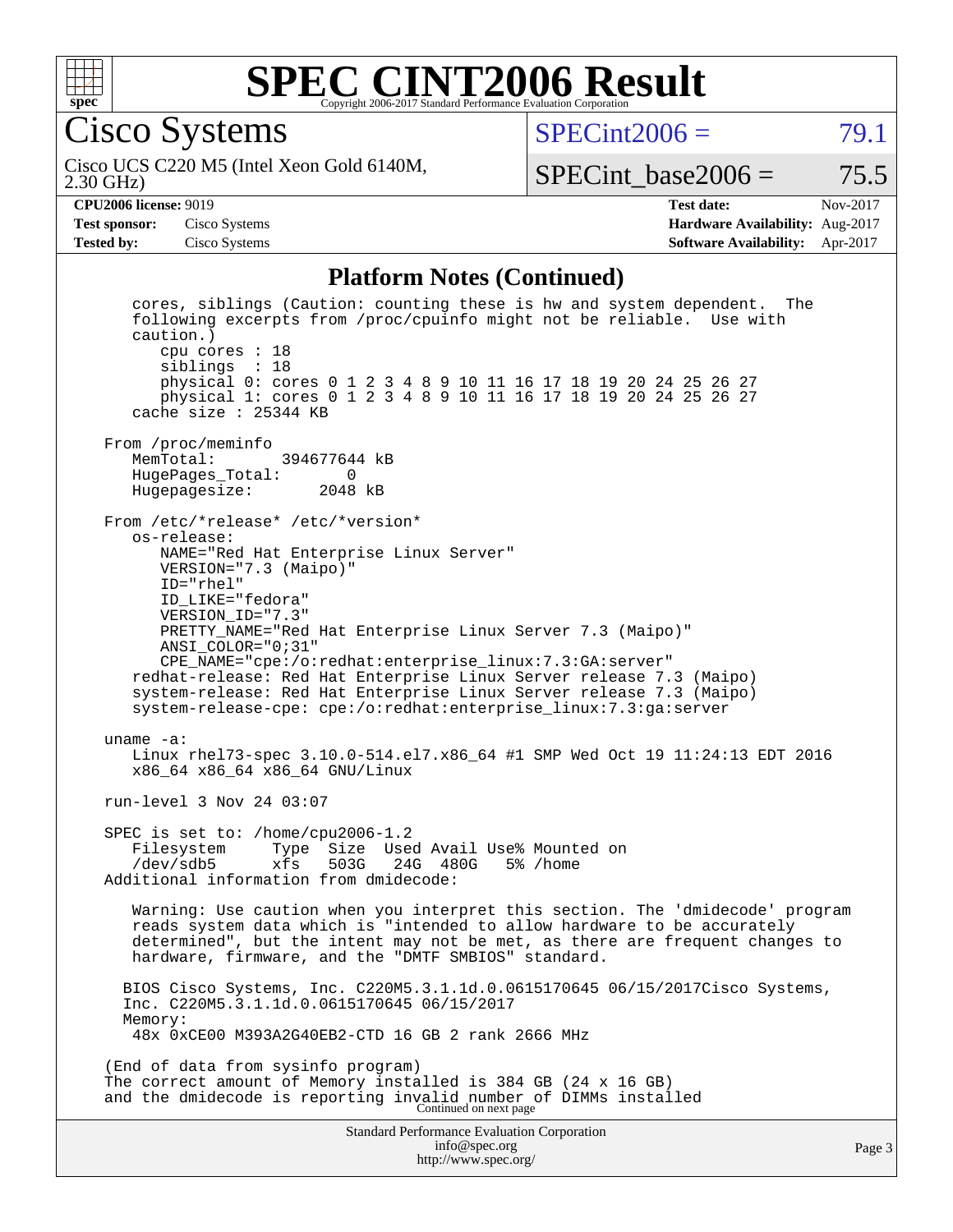

Cisco Systems

 $SPECint2006 = 79.1$  $SPECint2006 = 79.1$ 

2.30 GHz) Cisco UCS C220 M5 (Intel Xeon Gold 6140M,

SPECint base2006 =  $75.5$ 

**[CPU2006 license:](http://www.spec.org/auto/cpu2006/Docs/result-fields.html#CPU2006license)** 9019 **[Test date:](http://www.spec.org/auto/cpu2006/Docs/result-fields.html#Testdate)** Nov-2017 **[Test sponsor:](http://www.spec.org/auto/cpu2006/Docs/result-fields.html#Testsponsor)** Cisco Systems **[Hardware Availability:](http://www.spec.org/auto/cpu2006/Docs/result-fields.html#HardwareAvailability)** Aug-2017 **[Tested by:](http://www.spec.org/auto/cpu2006/Docs/result-fields.html#Testedby)** Cisco Systems **[Software Availability:](http://www.spec.org/auto/cpu2006/Docs/result-fields.html#SoftwareAvailability)** Apr-2017

#### **[Platform Notes \(Continued\)](http://www.spec.org/auto/cpu2006/Docs/result-fields.html#PlatformNotes)**

 Installed Memory: 24x 0xCE00 M393A2G40EB2-CTD 16 GB 2 rank 2666 MHz

#### **[General Notes](http://www.spec.org/auto/cpu2006/Docs/result-fields.html#GeneralNotes)**

Environment variables set by runspec before the start of the run: KMP\_AFFINITY = "granularity=fine,compact" LD\_LIBRARY\_PATH = "/home/cpu2006-1.2/lib/ia32:/home/cpu2006-1.2/lib/intel64:/home/cpu2006-1.2/sh10.2" OMP\_NUM\_THREADS = "36"

 Binaries compiled on a system with 1x Intel Core i7-4790 CPU + 32GB RAM memory using Redhat Enterprise Linux 7.2 Transparent Huge Pages enabled with: echo always > /sys/kernel/mm/transparent\_hugepage/enabled

## **[Base Compiler Invocation](http://www.spec.org/auto/cpu2006/Docs/result-fields.html#BaseCompilerInvocation)**

[C benchmarks](http://www.spec.org/auto/cpu2006/Docs/result-fields.html#Cbenchmarks): [icc -m64](http://www.spec.org/cpu2006/results/res2017q4/cpu2006-20171128-50903.flags.html#user_CCbase_intel_icc_64bit_bda6cc9af1fdbb0edc3795bac97ada53)

[C++ benchmarks:](http://www.spec.org/auto/cpu2006/Docs/result-fields.html#CXXbenchmarks) [icpc -m64](http://www.spec.org/cpu2006/results/res2017q4/cpu2006-20171128-50903.flags.html#user_CXXbase_intel_icpc_64bit_fc66a5337ce925472a5c54ad6a0de310)

## **[Base Portability Flags](http://www.spec.org/auto/cpu2006/Docs/result-fields.html#BasePortabilityFlags)**

 400.perlbench: [-DSPEC\\_CPU\\_LP64](http://www.spec.org/cpu2006/results/res2017q4/cpu2006-20171128-50903.flags.html#b400.perlbench_basePORTABILITY_DSPEC_CPU_LP64) [-DSPEC\\_CPU\\_LINUX\\_X64](http://www.spec.org/cpu2006/results/res2017q4/cpu2006-20171128-50903.flags.html#b400.perlbench_baseCPORTABILITY_DSPEC_CPU_LINUX_X64) 401.bzip2: [-DSPEC\\_CPU\\_LP64](http://www.spec.org/cpu2006/results/res2017q4/cpu2006-20171128-50903.flags.html#suite_basePORTABILITY401_bzip2_DSPEC_CPU_LP64) 403.gcc: [-DSPEC\\_CPU\\_LP64](http://www.spec.org/cpu2006/results/res2017q4/cpu2006-20171128-50903.flags.html#suite_basePORTABILITY403_gcc_DSPEC_CPU_LP64) 429.mcf: [-DSPEC\\_CPU\\_LP64](http://www.spec.org/cpu2006/results/res2017q4/cpu2006-20171128-50903.flags.html#suite_basePORTABILITY429_mcf_DSPEC_CPU_LP64) 445.gobmk: [-DSPEC\\_CPU\\_LP64](http://www.spec.org/cpu2006/results/res2017q4/cpu2006-20171128-50903.flags.html#suite_basePORTABILITY445_gobmk_DSPEC_CPU_LP64) 456.hmmer: [-DSPEC\\_CPU\\_LP64](http://www.spec.org/cpu2006/results/res2017q4/cpu2006-20171128-50903.flags.html#suite_basePORTABILITY456_hmmer_DSPEC_CPU_LP64) 458.sjeng: [-DSPEC\\_CPU\\_LP64](http://www.spec.org/cpu2006/results/res2017q4/cpu2006-20171128-50903.flags.html#suite_basePORTABILITY458_sjeng_DSPEC_CPU_LP64) 462.libquantum: [-DSPEC\\_CPU\\_LP64](http://www.spec.org/cpu2006/results/res2017q4/cpu2006-20171128-50903.flags.html#suite_basePORTABILITY462_libquantum_DSPEC_CPU_LP64) [-DSPEC\\_CPU\\_LINUX](http://www.spec.org/cpu2006/results/res2017q4/cpu2006-20171128-50903.flags.html#b462.libquantum_baseCPORTABILITY_DSPEC_CPU_LINUX) 464.h264ref: [-DSPEC\\_CPU\\_LP64](http://www.spec.org/cpu2006/results/res2017q4/cpu2006-20171128-50903.flags.html#suite_basePORTABILITY464_h264ref_DSPEC_CPU_LP64) 471.omnetpp: [-DSPEC\\_CPU\\_LP64](http://www.spec.org/cpu2006/results/res2017q4/cpu2006-20171128-50903.flags.html#suite_basePORTABILITY471_omnetpp_DSPEC_CPU_LP64) 473.astar: [-DSPEC\\_CPU\\_LP64](http://www.spec.org/cpu2006/results/res2017q4/cpu2006-20171128-50903.flags.html#suite_basePORTABILITY473_astar_DSPEC_CPU_LP64) 483.xalancbmk: [-DSPEC\\_CPU\\_LP64](http://www.spec.org/cpu2006/results/res2017q4/cpu2006-20171128-50903.flags.html#suite_basePORTABILITY483_xalancbmk_DSPEC_CPU_LP64) [-DSPEC\\_CPU\\_LINUX](http://www.spec.org/cpu2006/results/res2017q4/cpu2006-20171128-50903.flags.html#b483.xalancbmk_baseCXXPORTABILITY_DSPEC_CPU_LINUX)

## **[Base Optimization Flags](http://www.spec.org/auto/cpu2006/Docs/result-fields.html#BaseOptimizationFlags)**

[C benchmarks](http://www.spec.org/auto/cpu2006/Docs/result-fields.html#Cbenchmarks): [-xCORE-AVX2](http://www.spec.org/cpu2006/results/res2017q4/cpu2006-20171128-50903.flags.html#user_CCbase_f-xCORE-AVX2) [-ipo](http://www.spec.org/cpu2006/results/res2017q4/cpu2006-20171128-50903.flags.html#user_CCbase_f-ipo) [-O3](http://www.spec.org/cpu2006/results/res2017q4/cpu2006-20171128-50903.flags.html#user_CCbase_f-O3) [-no-prec-div](http://www.spec.org/cpu2006/results/res2017q4/cpu2006-20171128-50903.flags.html#user_CCbase_f-no-prec-div) [-parallel](http://www.spec.org/cpu2006/results/res2017q4/cpu2006-20171128-50903.flags.html#user_CCbase_f-parallel) [-qopt-prefetch](http://www.spec.org/cpu2006/results/res2017q4/cpu2006-20171128-50903.flags.html#user_CCbase_f-qopt-prefetch) [-auto-p32](http://www.spec.org/cpu2006/results/res2017q4/cpu2006-20171128-50903.flags.html#user_CCbase_f-auto-p32)

Continued on next page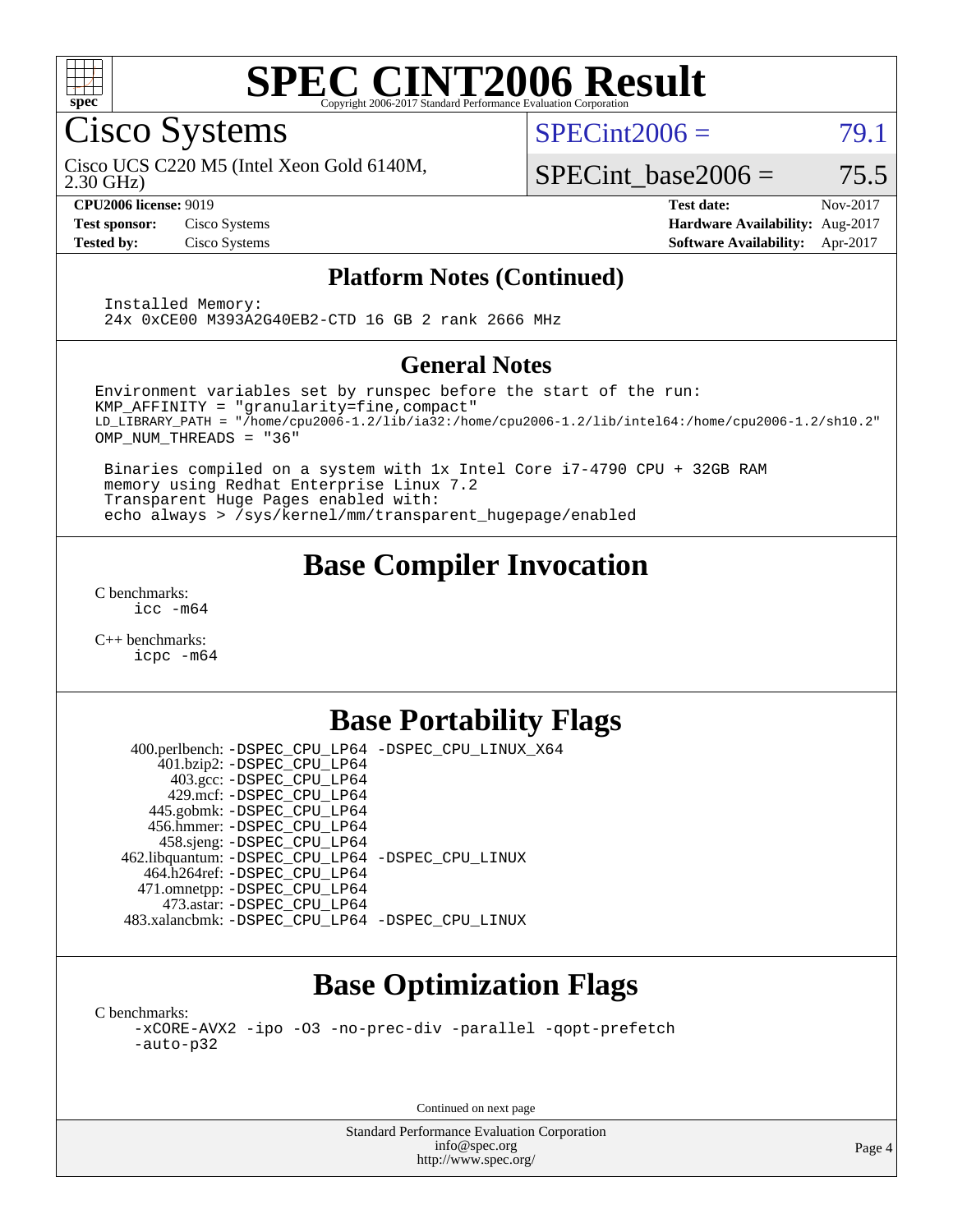

Cisco Systems

 $SPECint2006 = 79.1$  $SPECint2006 = 79.1$ 

Cisco UCS C220 M5 (Intel Xeon Gold 6140M,

2.30 GHz)

SPECint base2006 =  $75.5$ 

**[CPU2006 license:](http://www.spec.org/auto/cpu2006/Docs/result-fields.html#CPU2006license)** 9019 **[Test date:](http://www.spec.org/auto/cpu2006/Docs/result-fields.html#Testdate)** Nov-2017 **[Test sponsor:](http://www.spec.org/auto/cpu2006/Docs/result-fields.html#Testsponsor)** Cisco Systems **[Hardware Availability:](http://www.spec.org/auto/cpu2006/Docs/result-fields.html#HardwareAvailability)** Aug-2017 **[Tested by:](http://www.spec.org/auto/cpu2006/Docs/result-fields.html#Testedby)** Cisco Systems **[Software Availability:](http://www.spec.org/auto/cpu2006/Docs/result-fields.html#SoftwareAvailability)** Apr-2017

# **[Base Optimization Flags \(Continued\)](http://www.spec.org/auto/cpu2006/Docs/result-fields.html#BaseOptimizationFlags)**

[C++ benchmarks:](http://www.spec.org/auto/cpu2006/Docs/result-fields.html#CXXbenchmarks)

[-xCORE-AVX2](http://www.spec.org/cpu2006/results/res2017q4/cpu2006-20171128-50903.flags.html#user_CXXbase_f-xCORE-AVX2) [-ipo](http://www.spec.org/cpu2006/results/res2017q4/cpu2006-20171128-50903.flags.html#user_CXXbase_f-ipo) [-O3](http://www.spec.org/cpu2006/results/res2017q4/cpu2006-20171128-50903.flags.html#user_CXXbase_f-O3) [-no-prec-div](http://www.spec.org/cpu2006/results/res2017q4/cpu2006-20171128-50903.flags.html#user_CXXbase_f-no-prec-div) [-qopt-prefetch](http://www.spec.org/cpu2006/results/res2017q4/cpu2006-20171128-50903.flags.html#user_CXXbase_f-qopt-prefetch) [-auto-p32](http://www.spec.org/cpu2006/results/res2017q4/cpu2006-20171128-50903.flags.html#user_CXXbase_f-auto-p32) [-Wl,-z,muldefs](http://www.spec.org/cpu2006/results/res2017q4/cpu2006-20171128-50903.flags.html#user_CXXbase_link_force_multiple1_74079c344b956b9658436fd1b6dd3a8a) [-L/sh10.2 -lsmartheap64](http://www.spec.org/cpu2006/results/res2017q4/cpu2006-20171128-50903.flags.html#user_CXXbase_SmartHeap64_63911d860fc08c15fa1d5bf319b9d8d5)

### **[Base Other Flags](http://www.spec.org/auto/cpu2006/Docs/result-fields.html#BaseOtherFlags)**

[C benchmarks](http://www.spec.org/auto/cpu2006/Docs/result-fields.html#Cbenchmarks):

403.gcc: [-Dalloca=\\_alloca](http://www.spec.org/cpu2006/results/res2017q4/cpu2006-20171128-50903.flags.html#b403.gcc_baseEXTRA_CFLAGS_Dalloca_be3056838c12de2578596ca5467af7f3)

## **[Peak Compiler Invocation](http://www.spec.org/auto/cpu2006/Docs/result-fields.html#PeakCompilerInvocation)**

[C benchmarks \(except as noted below\)](http://www.spec.org/auto/cpu2006/Docs/result-fields.html#Cbenchmarksexceptasnotedbelow):

[icc -m64](http://www.spec.org/cpu2006/results/res2017q4/cpu2006-20171128-50903.flags.html#user_CCpeak_intel_icc_64bit_bda6cc9af1fdbb0edc3795bac97ada53)

400.perlbench: [icc -m32 -L/opt/intel/compilers\\_and\\_libraries\\_2017/linux/lib/ia32](http://www.spec.org/cpu2006/results/res2017q4/cpu2006-20171128-50903.flags.html#user_peakCCLD400_perlbench_intel_icc_c29f3ff5a7ed067b11e4ec10a03f03ae)

445.gobmk: [icc -m32 -L/opt/intel/compilers\\_and\\_libraries\\_2017/linux/lib/ia32](http://www.spec.org/cpu2006/results/res2017q4/cpu2006-20171128-50903.flags.html#user_peakCCLD445_gobmk_intel_icc_c29f3ff5a7ed067b11e4ec10a03f03ae)

[C++ benchmarks \(except as noted below\):](http://www.spec.org/auto/cpu2006/Docs/result-fields.html#CXXbenchmarksexceptasnotedbelow)

[icc -m32 -L/opt/intel/compilers\\_and\\_libraries\\_2017/linux/lib/ia32](http://www.spec.org/cpu2006/results/res2017q4/cpu2006-20171128-50903.flags.html#user_CXXpeak_intel_icc_c29f3ff5a7ed067b11e4ec10a03f03ae)

473.astar: [icpc -m64](http://www.spec.org/cpu2006/results/res2017q4/cpu2006-20171128-50903.flags.html#user_peakCXXLD473_astar_intel_icpc_64bit_fc66a5337ce925472a5c54ad6a0de310)

### **[Peak Portability Flags](http://www.spec.org/auto/cpu2006/Docs/result-fields.html#PeakPortabilityFlags)**

 400.perlbench: [-D\\_FILE\\_OFFSET\\_BITS=64](http://www.spec.org/cpu2006/results/res2017q4/cpu2006-20171128-50903.flags.html#user_peakPORTABILITY400_perlbench_file_offset_bits_64_438cf9856305ebd76870a2c6dc2689ab) [-DSPEC\\_CPU\\_LINUX\\_IA32](http://www.spec.org/cpu2006/results/res2017q4/cpu2006-20171128-50903.flags.html#b400.perlbench_peakCPORTABILITY_DSPEC_CPU_LINUX_IA32) 401.bzip2: [-DSPEC\\_CPU\\_LP64](http://www.spec.org/cpu2006/results/res2017q4/cpu2006-20171128-50903.flags.html#suite_peakPORTABILITY401_bzip2_DSPEC_CPU_LP64) 403.gcc: [-DSPEC\\_CPU\\_LP64](http://www.spec.org/cpu2006/results/res2017q4/cpu2006-20171128-50903.flags.html#suite_peakPORTABILITY403_gcc_DSPEC_CPU_LP64) 429.mcf: [-DSPEC\\_CPU\\_LP64](http://www.spec.org/cpu2006/results/res2017q4/cpu2006-20171128-50903.flags.html#suite_peakPORTABILITY429_mcf_DSPEC_CPU_LP64) 445.gobmk: [-D\\_FILE\\_OFFSET\\_BITS=64](http://www.spec.org/cpu2006/results/res2017q4/cpu2006-20171128-50903.flags.html#user_peakPORTABILITY445_gobmk_file_offset_bits_64_438cf9856305ebd76870a2c6dc2689ab) 456.hmmer: [-DSPEC\\_CPU\\_LP64](http://www.spec.org/cpu2006/results/res2017q4/cpu2006-20171128-50903.flags.html#suite_peakPORTABILITY456_hmmer_DSPEC_CPU_LP64) 458.sjeng: [-DSPEC\\_CPU\\_LP64](http://www.spec.org/cpu2006/results/res2017q4/cpu2006-20171128-50903.flags.html#suite_peakPORTABILITY458_sjeng_DSPEC_CPU_LP64) 462.libquantum: [-DSPEC\\_CPU\\_LP64](http://www.spec.org/cpu2006/results/res2017q4/cpu2006-20171128-50903.flags.html#suite_peakPORTABILITY462_libquantum_DSPEC_CPU_LP64) [-DSPEC\\_CPU\\_LINUX](http://www.spec.org/cpu2006/results/res2017q4/cpu2006-20171128-50903.flags.html#b462.libquantum_peakCPORTABILITY_DSPEC_CPU_LINUX) 464.h264ref: [-DSPEC\\_CPU\\_LP64](http://www.spec.org/cpu2006/results/res2017q4/cpu2006-20171128-50903.flags.html#suite_peakPORTABILITY464_h264ref_DSPEC_CPU_LP64) 471.omnetpp: [-D\\_FILE\\_OFFSET\\_BITS=64](http://www.spec.org/cpu2006/results/res2017q4/cpu2006-20171128-50903.flags.html#user_peakPORTABILITY471_omnetpp_file_offset_bits_64_438cf9856305ebd76870a2c6dc2689ab) 473.astar: [-DSPEC\\_CPU\\_LP64](http://www.spec.org/cpu2006/results/res2017q4/cpu2006-20171128-50903.flags.html#suite_peakPORTABILITY473_astar_DSPEC_CPU_LP64) 483.xalancbmk: [-D\\_FILE\\_OFFSET\\_BITS=64](http://www.spec.org/cpu2006/results/res2017q4/cpu2006-20171128-50903.flags.html#user_peakPORTABILITY483_xalancbmk_file_offset_bits_64_438cf9856305ebd76870a2c6dc2689ab) [-DSPEC\\_CPU\\_LINUX](http://www.spec.org/cpu2006/results/res2017q4/cpu2006-20171128-50903.flags.html#b483.xalancbmk_peakCXXPORTABILITY_DSPEC_CPU_LINUX)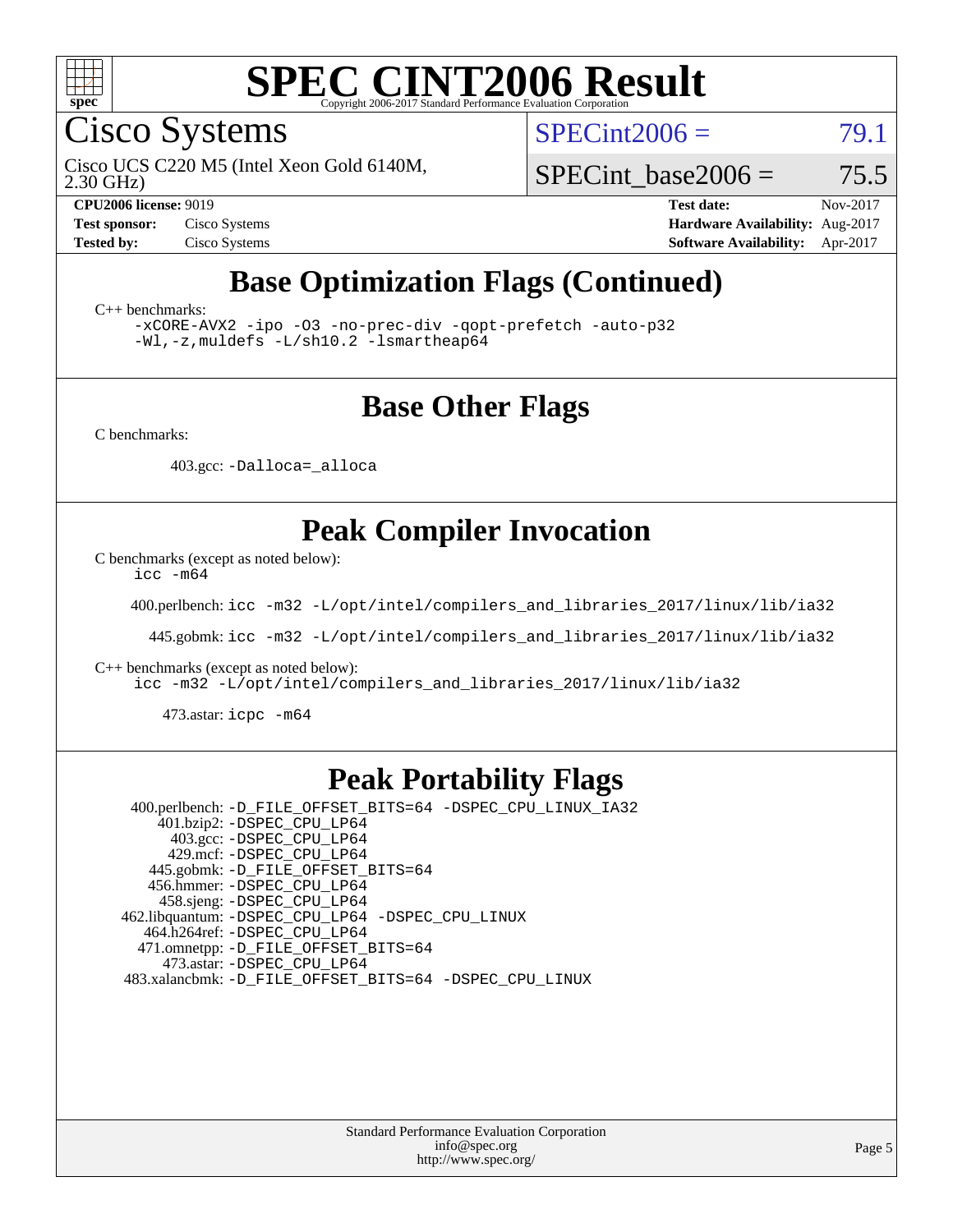

Cisco Systems

 $SPECint2006 = 79.1$  $SPECint2006 = 79.1$ 

2.30 GHz) Cisco UCS C220 M5 (Intel Xeon Gold 6140M,

 $SPECTnt\_base2006 = 75.5$ 

| <b>Test sponsor:</b> | Cisco Systems |
|----------------------|---------------|
| <b>Tested by:</b>    | Cisco Systems |

**[CPU2006 license:](http://www.spec.org/auto/cpu2006/Docs/result-fields.html#CPU2006license)** 9019 **[Test date:](http://www.spec.org/auto/cpu2006/Docs/result-fields.html#Testdate)** Nov-2017 **[Hardware Availability:](http://www.spec.org/auto/cpu2006/Docs/result-fields.html#HardwareAvailability)** Aug-2017 **[Software Availability:](http://www.spec.org/auto/cpu2006/Docs/result-fields.html#SoftwareAvailability)** Apr-2017

## **[Peak Optimization Flags](http://www.spec.org/auto/cpu2006/Docs/result-fields.html#PeakOptimizationFlags)**

#### [C benchmarks](http://www.spec.org/auto/cpu2006/Docs/result-fields.html#Cbenchmarks):

|                   | 400.perlbench: $-prof-gen(pass 1)$ $-prof-use(pass 2)$ $-xCORE-AVX2(pass 2)$<br>$-par-num-threads=1(pass 1) -ipo(pass 2) -03(pass 2)$<br>-no-prec-div(pass 2) -qopt-prefetch                                                  |
|-------------------|-------------------------------------------------------------------------------------------------------------------------------------------------------------------------------------------------------------------------------|
|                   | $401 \text{.}$ bzip2: -prof-gen(pass 1) -prof-use(pass 2) -xCORE-AVX2(pass 2)<br>$-par-num-threads=1(pass 1) -ipo(pass 2) -03(pass 2)$<br>-no-prec-div -auto-ilp32 -qopt-prefetch                                             |
|                   | 403.gcc: -xCORE-AVX2 -ipo -03 -no-prec-div -inline-calloc<br>-qopt-malloc-options=3 -auto-ilp32                                                                                                                               |
|                   | 429.mcf: -xCORE-AVX2 -ipo -03 -no-prec-div -parallel<br>-gopt-prefetch -auto-p32                                                                                                                                              |
|                   | 445.gobmk: -prof-gen(pass 1) -prof-use(pass 2) -xCORE-AVX2(pass 2)<br>$-par-num-threads=1(pass 1) -ipo(pass 2) -03(pass 2)$<br>$-no-prec-div(pass 2)$                                                                         |
|                   | 456.hmmer: basepeak = $yes$                                                                                                                                                                                                   |
|                   | 458.sjeng: -prof-gen(pass 1) -prof-use(pass 2) -xCORE-AVX2(pass 2)<br>$-par-num-threads=1(pass 1) -ipo(pass 2) -03(pass 2)$<br>-no-prec-div(pass 2) -unroll4                                                                  |
|                   | $462$ .libquantum: basepeak = yes                                                                                                                                                                                             |
|                   | $464.h264$ ref: basepeak = yes                                                                                                                                                                                                |
| $C++$ benchmarks: |                                                                                                                                                                                                                               |
|                   | 471.omnetpp: -prof-gen(pass 1) -prof-use(pass 2) -xCORE-AVX2(pass 2)<br>$-par-num-threads=1(pass 1) -ipo(pass 2) -03(pass 2)$<br>-no-prec-div(pass 2) -qopt-ra-region-strategy=block<br>-Wl,-z, muldefs -L/sh10.2 -lsmartheap |
|                   | 473.astar: -xCORE-AVX2 -ipo -03 -no-prec-div -qopt-prefetch<br>-auto-p32 -Wl,-z, muldefs -L/sh10.2 -lsmartheap64                                                                                                              |
|                   | 483.xalancbmk: -xCORE-AVX2 -ipo -03 -no-prec-div -qopt-prefetch<br>-Wl,-z, muldefs -L/sh10.2 -lsmartheap                                                                                                                      |
|                   |                                                                                                                                                                                                                               |

### **[Peak Other Flags](http://www.spec.org/auto/cpu2006/Docs/result-fields.html#PeakOtherFlags)**

[C benchmarks](http://www.spec.org/auto/cpu2006/Docs/result-fields.html#Cbenchmarks):

Continued on next page